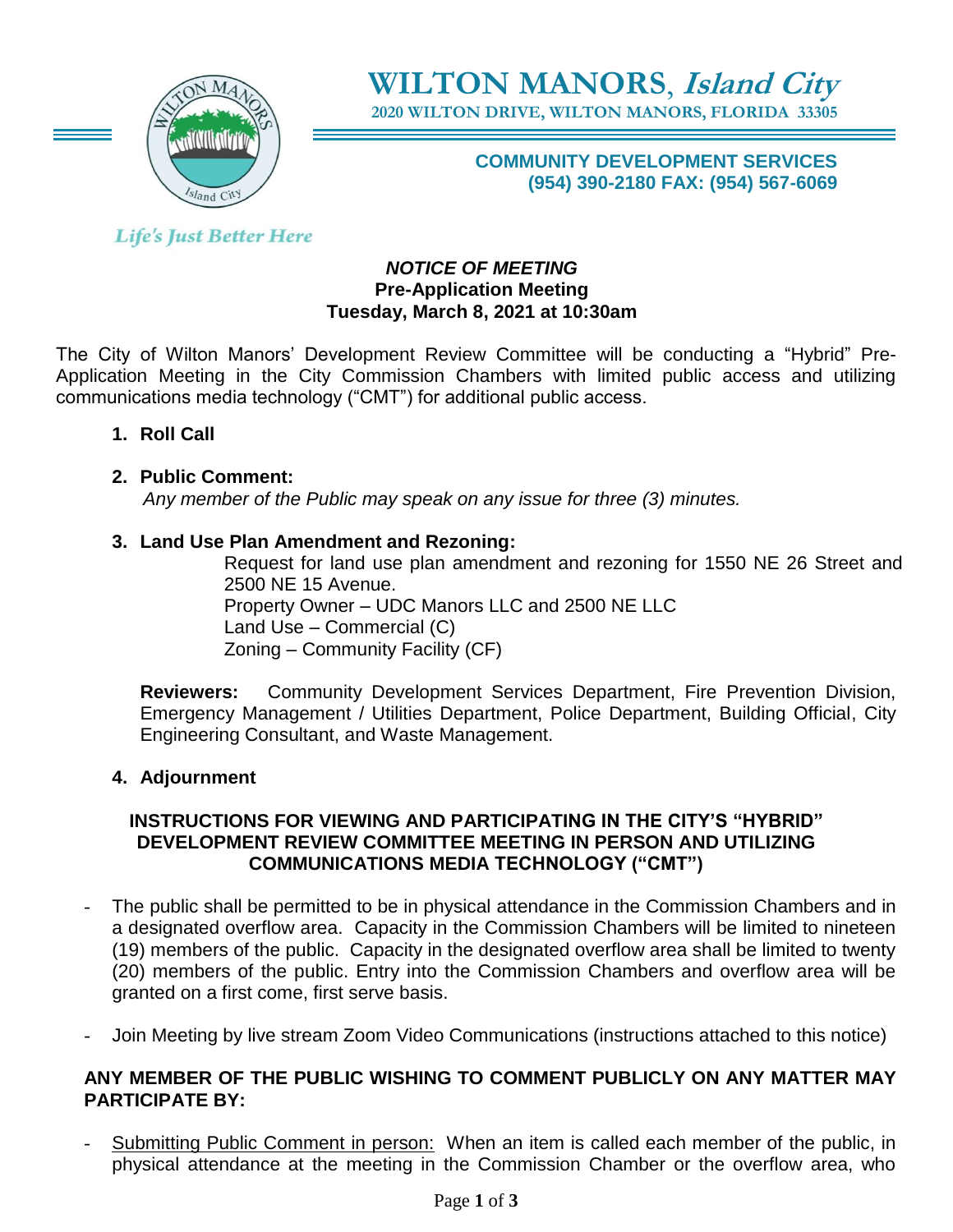wishes to speak, will be provided an opportunity to address the Development Review Committee for three (3) minutes or less.

- Submitting Public Comment via email: *PRIOR* to the start of the meeting, submit comments by email to [rmoore@wiltonmanors.com.](mailto:rmoore@wiltonmanors.com) Please include your name and address in the email. All comments submitted by email comment length shall be, if read orally, three (3) minutes or less. Public Comment received by **4pm the day before** the meeting will be read into the record by City Staff. All other comments submitted by email prior to the start of the meeting shall be made a part of the public record.
- Participating in Meeting via Zoom: Log-in to Zoom via browser, app or phone. During Public Comment portion of the agenda use Raise Hand feature to be called on. Raise Hand feature can be activated by selecting the icon. If you are on app on phone, icon is on the bottom of your screen. If you are on a tablet, icon is on the top right of your screen. If you are on a PC or laptop, icon is on the bottom of the screen. If you are calling in to the meeting, Dial \*9.
- Delivery of any documents for the Pre-Application Meeting relating to public comment can be sent to rmoor[e@wiltonmanors.com.](mailto:publiccomment@wiltonmanors.com) If received by **4pm the day before** the meeting, the document will be provided to the Development Review Committee and will be made a part of the permanent record. If received after 12 noon the documents will be provided to the Development Review Committee the next business day.
- If you do not have access, or need accommodations, please contact the Clerk's Office at (954)390-2123.

This meeting is open to the public. In accordance with the Americans with Disabilities Act of 1990, all persons who are disabled and who need special accommodations to participate in this meeting because of that disability should contact the Office of the City Clerk, (954)390-2123, not later than two days prior to such proceeding. All persons interested in the above meeting are invited to appear and be heard, subject to proper rules of conduct. Persons who cannot appear and be heard are encouraged to submit their written comments by **4pm the day before** the meeting. Written comments filed with the Community Development Services Director by **4pm the day before** meeting will be entered into the Record. If a person decides to appeal any decision made by the Development Review Committee with respect to any matter considered at such meeting, will need a record of the proceedings and, for such purpose, may need to ensure that a verbatim record of the proceedings is made, which record includes the testimony and evidence upon which the appeal is to be based.

If a member of the public wishes to review agenda items, requires additional information about the Pre-Application Meeting, or has any questions about how to submit public comment for the meeting, or how to access the meeting, please contact Community Development Services Director, Roberta Moore, at 2020 Wilton Drive, Wilton Manors, FL 33305, (954)390-2180, or [rmoore@wiltonmanors.com.](mailto:rmoore@wiltonmanors.com)

## **CMT OPTIONS FOR VIEWING AND LISTENING TO THE MEETING:**

**Please click the link below to join the webinar: <https://wiltonmanors.zoom.us/j/96751698057>**

**Or iPhone one-tap:**  US: +1(301) 715-8592, 9(675)169-8057# or +1(312) 626-6799, 9(675)169-8057#